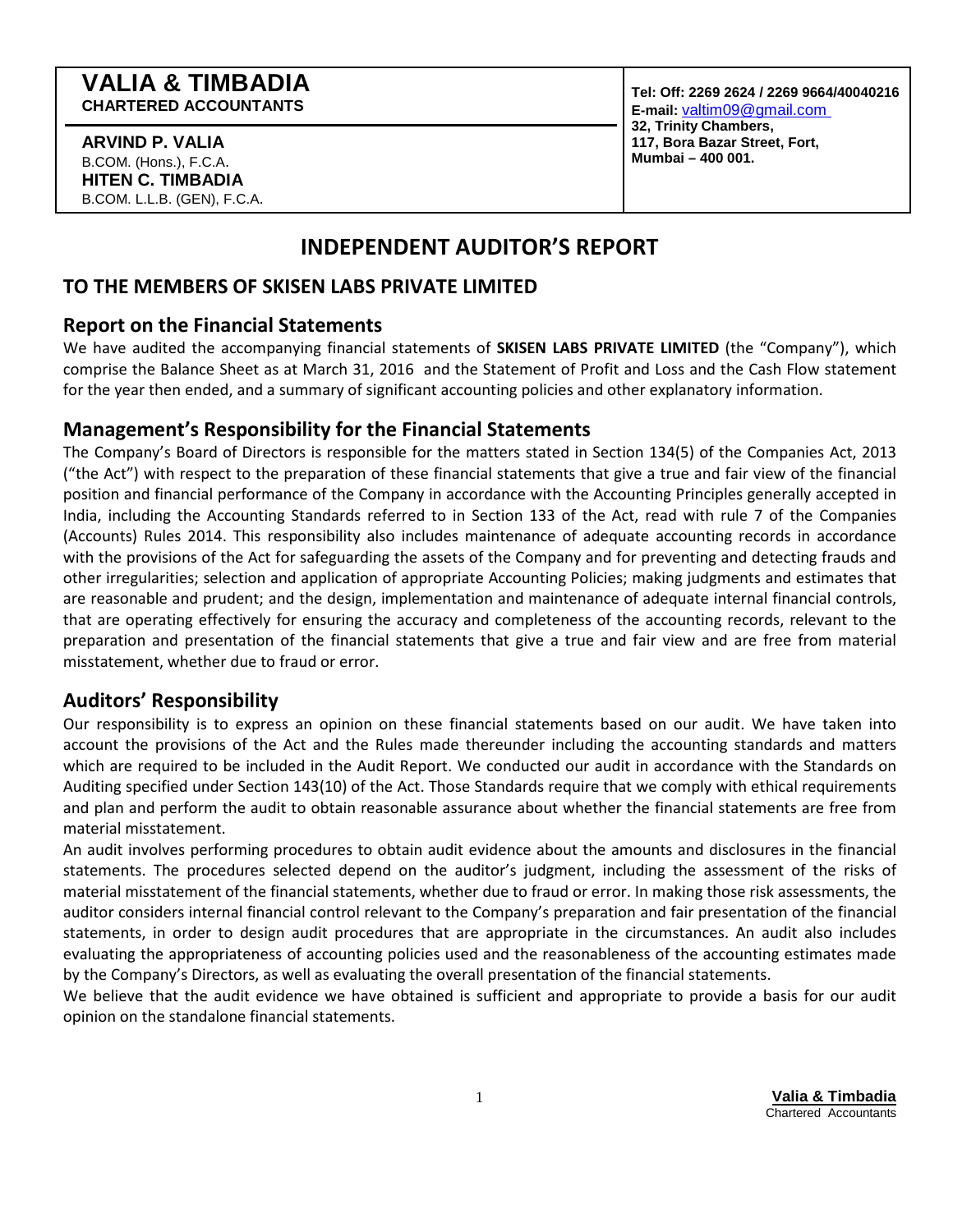#### **ARVIND P. VALIA**  B.COM. (Hons.), F.C.A. **HITEN C. TIMBADIA**  B.COM. L.L.B. (GEN), F.C.A.

**Tel: Off: 2269 2624 / 2269 9664/40040216 E-mail:** valtim09@gmail.com **32, Trinity Chambers, 117, Bora Bazar Street, Fort, Mumbai – 400 001.** 

# **Inherent Limitations of Internal Financial Controls over Financial Reporting**

Because of the inherent limitations of internal financial controls over financial reporting, including the possibility of collusion or improper management override of controls, material misstatements due to error or fraud may occur and not be detected. Also, projections of any evaluation of the internal financial controls over financial reporting to future periods are subject to the risk that the internal financial control over financial reporting may become inadequate because of changes in conditions, or that the degree of compliance with the policies or procedures may deteriorate.

# **Emphasis of Matters**

Without qualifying our opinion, we draw attention to the Note no. 13(B)-5 to the financial statement regarding share of loss from Silverstreet Developers LLP, in which company holds 5% share.

The Net Worth of the company has been substantially eroded: however in the opinion of the management, the going concern of the company will not be affected.

# **Opinion**

In our opinion and to the best of our information and according to the explanations given to us, the financial statements give the information required by the Act in the manner so required and give a true and fair view in conformity with the accounting principles generally accepted in India:

- a) In the case of the Balance Sheet, of the state of affairs of the Company as at March 31, 2016; and
- b) In the case of the Profit and Loss Account, of the **Loss** for the year ended on that date, and
- c) In the case of the Cash Flow Statement, of the Cash Flows of the company for the year ended on that date.

# **Report on Other Legal and Regulatory Requirements**

- 1. As required by the Companies (Auditor's Report) Order, 2016 issued by the Central Government of India in terms of sub-section (11) of section 143 of the Act (herein after referred to as the "Order"), and on the basis of such checks and records of the Company as we consider appropriate and according to the information and explanations given to us, we give in the Annexure a statement on the matters specified in paragraphs 3 and 4 of the Order.
- 2. As required by section 143(3) of the Act, we report that:
- a) We have sought and obtained all the information and explanations which to the best of our knowledge and belief were necessary for the purposes of our audit.
- b) In our opinion, proper books of account as required by law have been kept by the Company so far as it appears from our examination of those books.
- c) The Balance Sheet, the Statement of Profit and Loss and Cash Flow statement dealt with by this Report are in agreement with the books of account.
- d) In our opinion, the aforesaid financial statement comply with the Accounting Standards referred to in section 133 of the Companies Act, 2013 read with the Rule 7 of the Companies (Account) Rules 2014.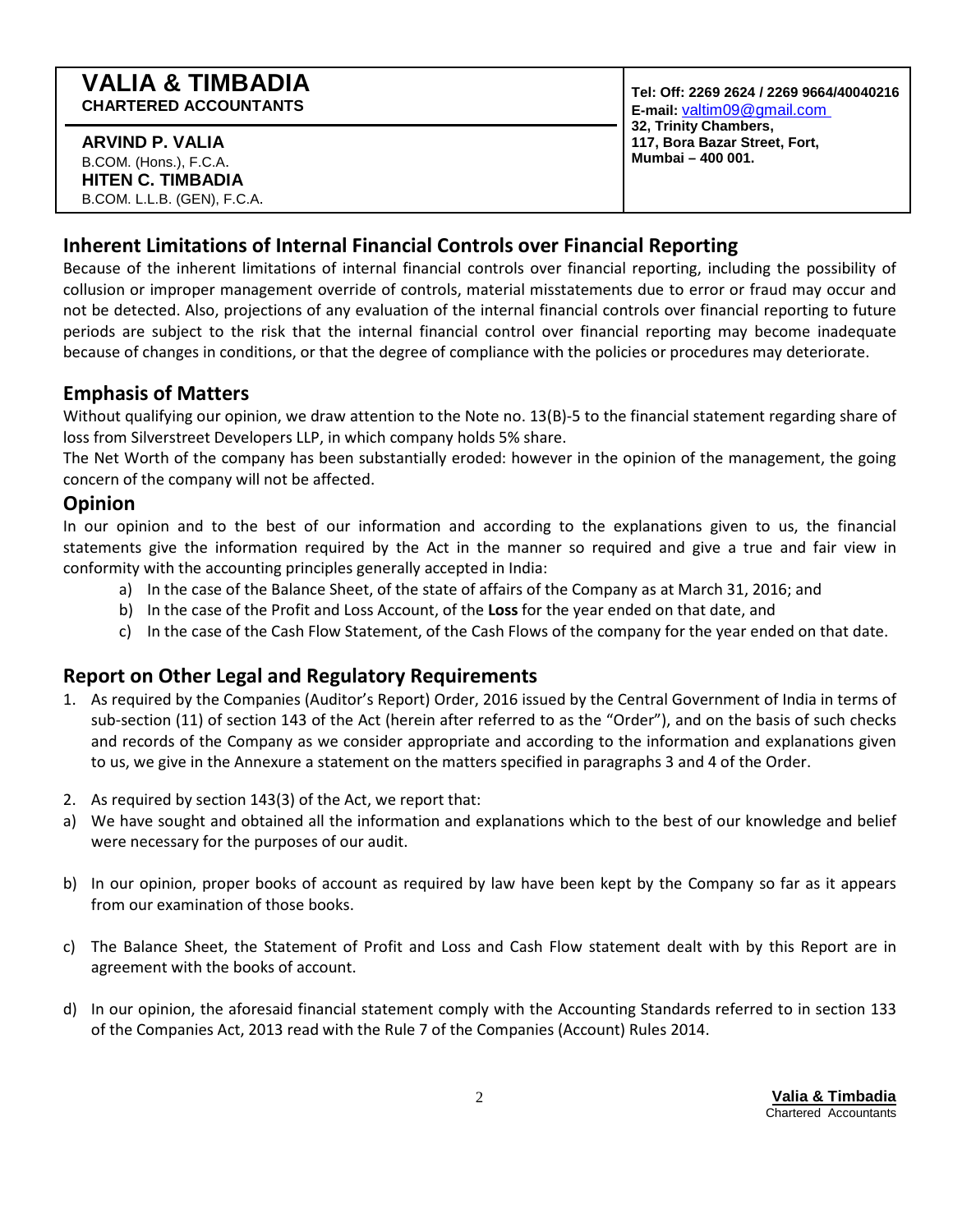| <b>VALIA &amp; TIMBADIA</b><br><b>CHARTERED ACCOUNTANTS</b> | Tel: Off: 2269 2624 / 2269 9664/40040216<br>E-mail: valtim09@gmail.com      |
|-------------------------------------------------------------|-----------------------------------------------------------------------------|
| ARVIND P. VALIA<br>B.COM. (Hons.), F.C.A.                   | 32, Trinity Chambers,<br>117, Bora Bazar Street, Fort,<br>Mumbai - 400 001. |
| <b>HITEN C. TIMBADIA</b>                                    |                                                                             |
| B.COM. L.L.B. (GEN), F.C.A.                                 |                                                                             |

- e) On the basis of written representations received from the directors as on March 31, 2016 and taken on record by the Board of Directors, none of the directors is disqualified as on March 31, 2016, from being appointed as a director in terms of Section 164(2) of the Companies Act, 2013.
- f) On the basis of overall examination of records and nature of activities carried out by the company, in all material aspect, the company has an adequate internal financial controls system over financial reporting and such internal financial controls over financial reporting were operating effectively as at 31 March 2016, based on the internal control over financial reporting criteria established by the Company considering the essential components of internal control stated in the Guidance Note on Audit of Internal Financial Controls Over Financial Reporting issued by the Institute of Chartered Accountants of India
- g) With respect to other matters to be included in the Auditors' Report in accordance with Rule 11 of the Companies (Audit and Auditors) Rules, 2014, in our opinion and to the best of our knowledge and belief and according to the information and explanations given to us, we report as under:
	- (i) The Company has disclosed the impact of pending litigations as at March 31, 2016, if any, on its financial position in its financial statements.
	- (ii) The Company has made provisions as at March 31, 2016, as required under the applicable law or accounting standards, for material foreseeable losses, if any, on long-term contracts including derivative contracts.
	- (iii) There was no amount required to be transferred to the Investor Education and Protection Fund by the Company during the year ended March 31, 2016.

FOR **VALIA & TIMBADIA** CHARTERED ACCOUNTANTS (Firm Registration No. 112241W)

PLACE: MUMBAI **PLACE:** MUMBAI

# **HITEN C.TIMBADIA**

DATED: 14<sup>th</sup> April, 2016. Membership No. 038429.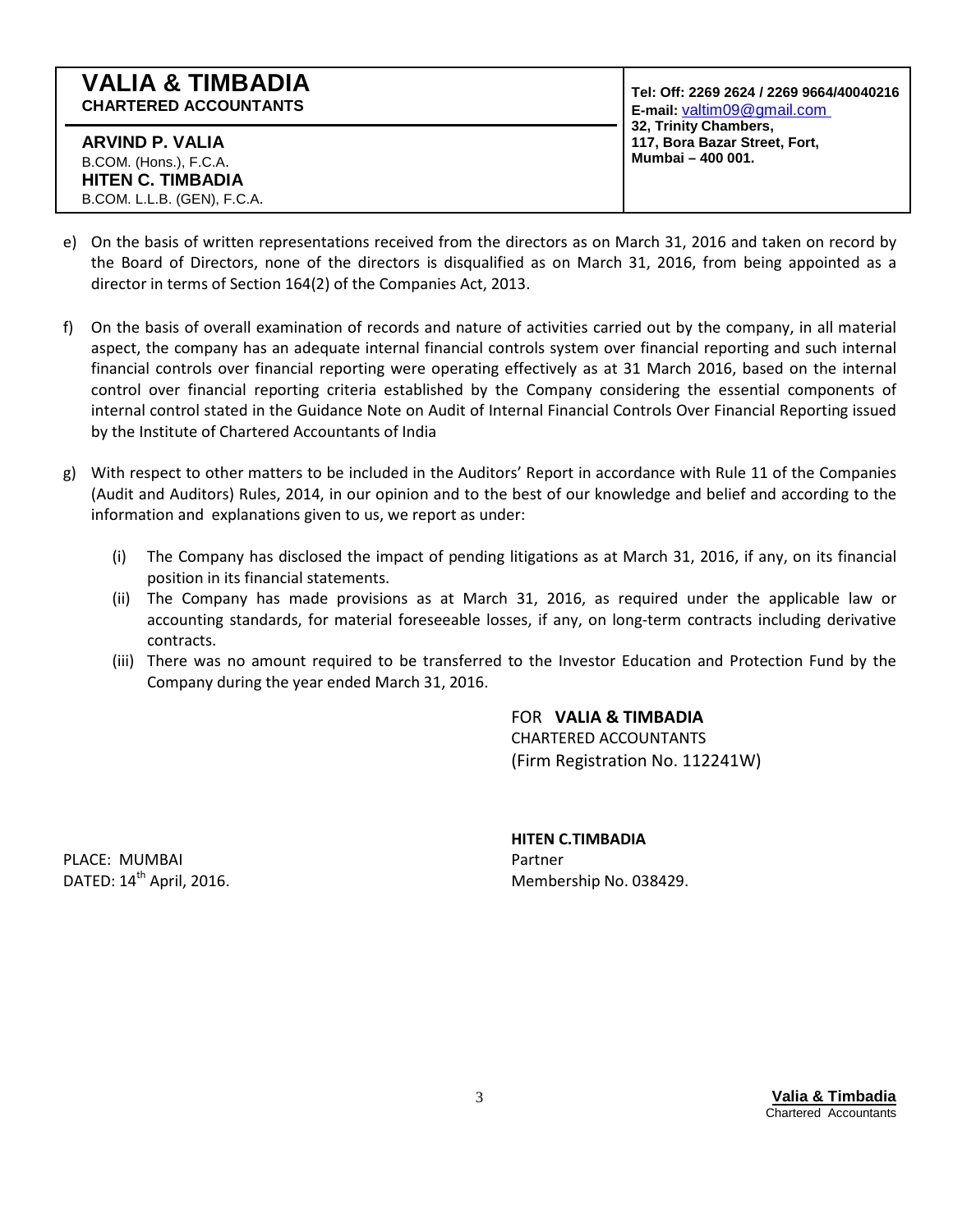**ARVIND P. VALIA**  B.COM. (Hons.), F.C.A. **HITEN C. TIMBADIA**  B.COM. L.L.B. (GEN), F.C.A. **Tel: Off: 2269 2624 / 2269 9664/40040216 E-mail:** valtim09@gmail.com **32, Trinity Chambers, 117, Bora Bazar Street, Fort, Mumbai – 400 001.** 

# **Annexure to Independent Auditors' Report**

**Referred to in Paragraph 1 under the heading of "Report on Other Legal and Regulatory Requirements" of our report of even date of SKISEN LABS PRIVATE LIMITED.** 

- 1. The Company does not have any fixed assets: hence the requirements of maintenance of records, physical verification and discrepancy for the same are not applicable.
- 2. The Company does not have any Inventories; hence the requirements of maintenance of records, physical verification and discrepancy for the same are not applicable.
- 3. As per the information & explanation give to us, the Company has not granted any loans, secured or unsecured to the companies, firms, Limited Liability Partnerships or other parties covered in the register maintained under Section 189 of the Companies Act, 2013. Accordingly provisions of clause (iii) (a), (b) and (c) of the Companies (Auditors` Report) Order, 2016 are not applicable to the Company.
- 4. The Company has not given any loans, guarantee and securities during the year: hence the provisions of Section 185 are not applicable to the company. The Company has complied with provisions of Section 186 of the Companies Act, 2013 in respect of Investments made during the year.
- 5. In our opinion and according to the information and explanations given to us, the Company has not accepted any deposits from the public within the meaning of Sec.73 to Sec.76 of the Act and the Rules framed there under to the extend notified. Therefore provisions of Clause (v) of the Companies (Auditors` Report) Order, 2016 are not applicable to the Company.
- 6. As informed to us, the maintenance of Cost Records has not been prescribed by the Central government u/s 148(1) of the Companies Act, 2013, in respect of the activities carried on by the Company.
- 7. a) According to the information and explanations given to us and the records examined by us, the Company is regular in depositing with appropriate authorities undisputed statutory dues if any required, including provident fund, employees' state insurance, income tax, sales tax, service tax, customs duty, duty of excise, value added tax, cess and other statutory dues and there are no undisputed statutory dues outstanding as at 31st March 2016 for a period more than six months from the date they became payable.

b) According to the information and explanations given to us and according to the records of the Company, there are no dues of sales tax, income tax, customs, wealth tax, excise duty, service tax, income tax, sales tax, service tax, customs duty, duty of excise, value added tax, which have not been deposited on account of any dispute.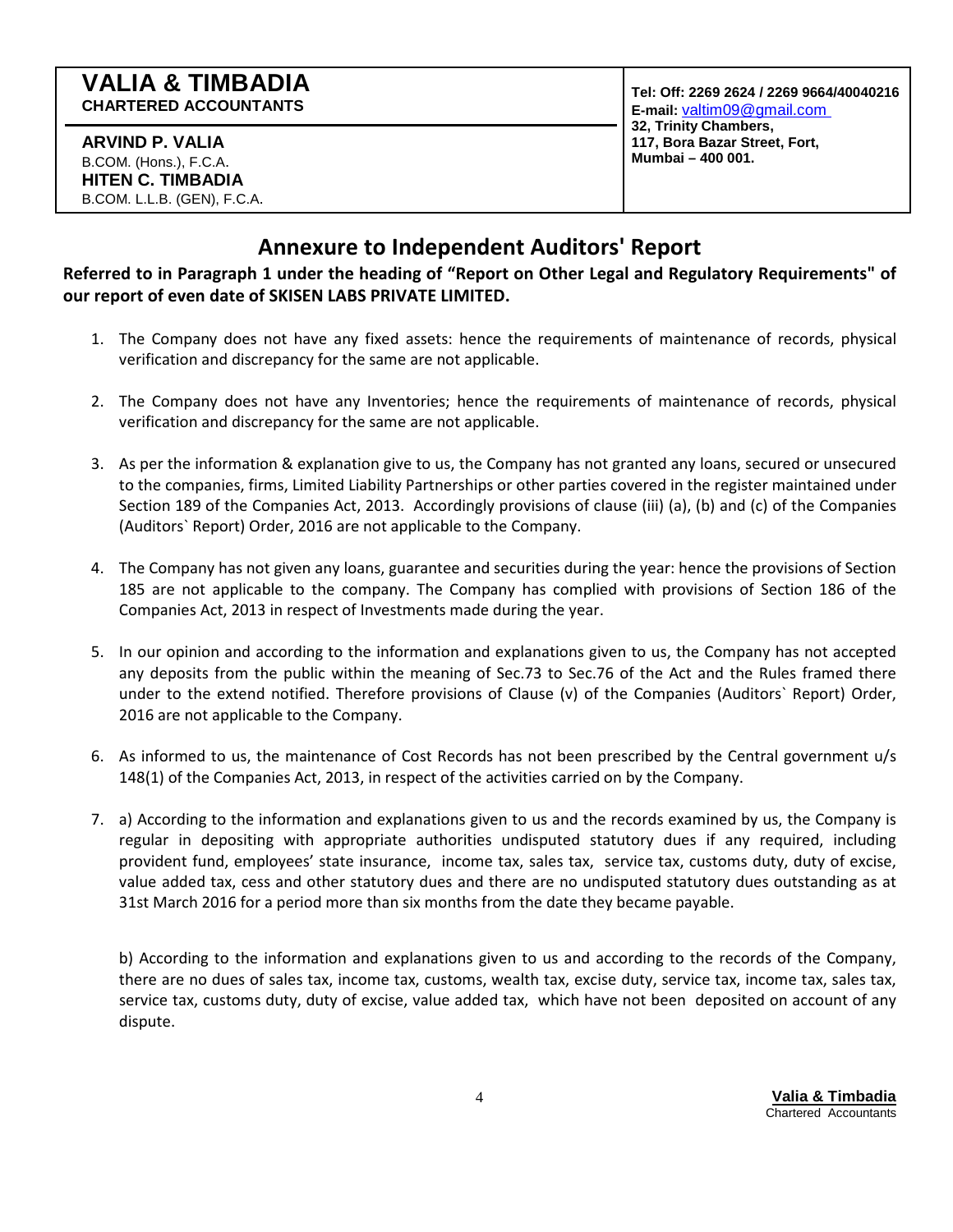**Tel: Off: 2269 2624 / 2269 9664/40040216 E-mail:** valtim09@gmail.com **32, Trinity Chambers, 117, Bora Bazar Street, Fort, Mumbai – 400 001.** 

- 8. According to the information and explanations given to us, the Company has not taken any loans or borrowings from financial institution, bank, government, debenture holders. Therefore provisions of Clause (viii) of the Companies (Auditors` Report) Order, 2016 are not applicable to the Company.
- 9. According to the information and explanations given to us, the Company has not raised monies by way of initial public offer or further public offer (including debts instruments) and term loans during the year. Therefore provisions of Clause (ix) of the Companies (Auditors` Report) Order, 2016 are not applicable to the Company.
- 10. As per the information and explanations given to us, no fraud on or by the Company by its officers or employees has been noticed or reported during the year.
- 11. No managerial Remuneration has been paid or provided during the year. Therefore provisions of Clause (xi) of the Companies (Auditors` Report) Order, 2016 are not applicable to the Company.
- 12. The company is not a Nidhi Company and therefore provisions of Clause (xii) of the Companies (Auditors` Report) Order, 2016 are not applicable to the Company.
- 13. As per the information and explanations given to us, all Related Party Transactions entered during the year, are in compliance with Section 177 and 188 of Companies Act, 2013, where applicable, and are properly disclosed as per the relevant Accounting Standards.
- 14. The Company has not made any preferential allotment or private placement of shares or fully or partly convertible debentures during the year under review. Therefore provisions of Clause (xiv) of the Companies (Auditors` Report) Order, 2016 are not applicable to the Company. However the company has raised funds through right issue and complied with the applicable provision of the Companies Act 2013.
- 15. As per the information and explanations given to us, the Company has not entered into any non-cash transactions with directors or persons connected with him. Therefore provisions of Clause (xv) of the Companies (Auditors` Report) Order, 2016 are not applicable to the Company.
- 16. As per the information and explanations given to us, the Company is not required to be registered under 45-IA of the Reserve Bank of India Act, 1934 and therefore no registration was obtained.

FOR **VALIA & TIMBADIA** CHARTERED ACCOUNTANTS

(Firm Registration No. 112241W)

PLACE: MUMBAI **PLACE:** MUMBAI

**HITEN C.TIMBADIA**  DATED:  $14^{\text{th}}$  April, 2016. Membership No. 038429.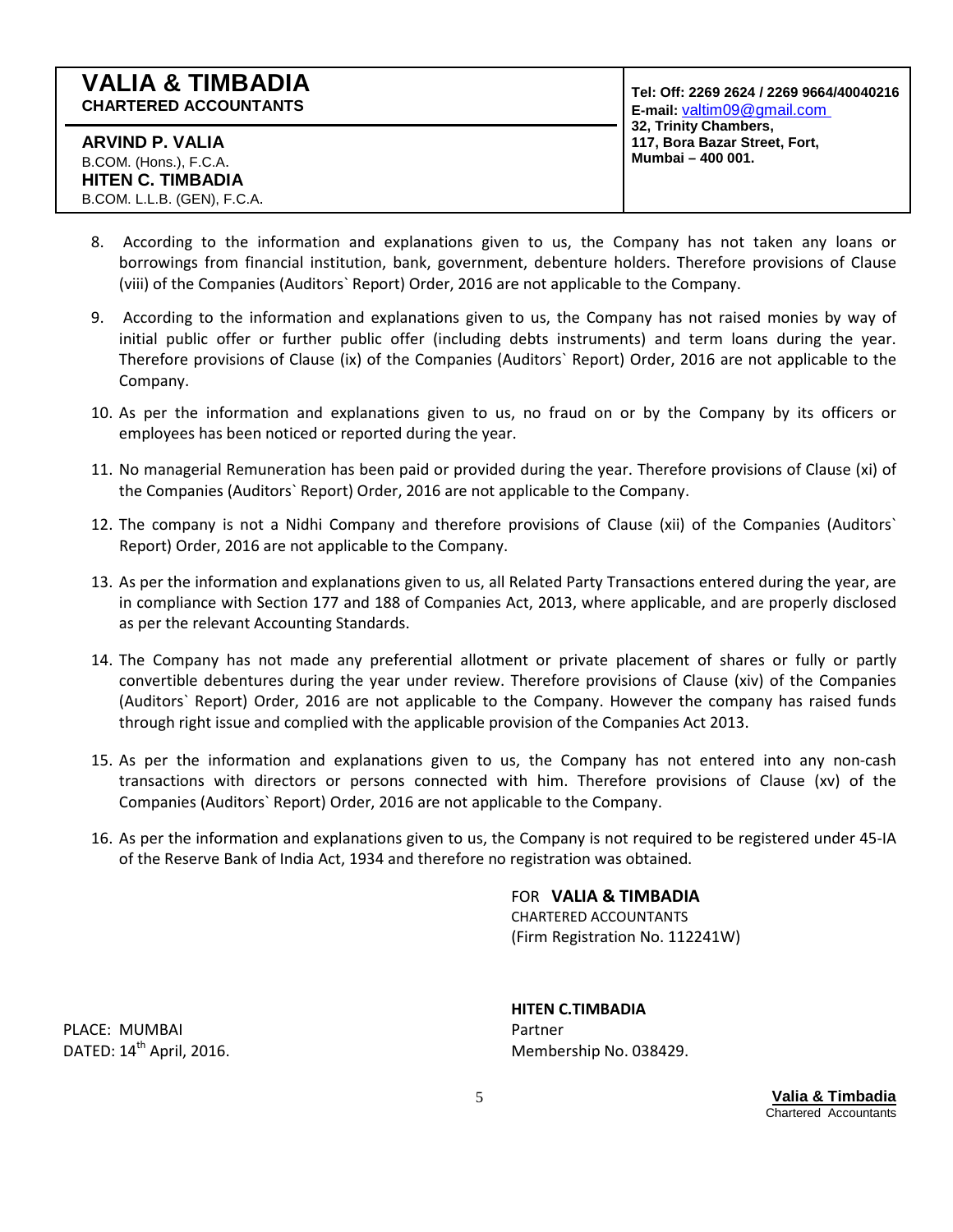# **SKISEN LABS PRIVATE LIMITED**

**BALANCE SHEET AS AT 31st MARCH, 2016**

|                | <b>Particulars</b>                                                                                                           | <b>Note</b>                  |                                | As at 31st March, 2016 |                          | As at 31st March, 2015    |
|----------------|------------------------------------------------------------------------------------------------------------------------------|------------------------------|--------------------------------|------------------------|--------------------------|---------------------------|
|                |                                                                                                                              | No.                          | ₹                              |                        | ₹                        | ₹                         |
| I.<br>1        | <b>EQUITY AND LIABILITIES</b><br><b>Shareholders' Funds</b><br><b>Share Capital</b><br>a<br><b>Reserves and Surplus</b><br>b | 1<br>$\overline{\mathbf{2}}$ | 163,600,000<br>(163, 491, 588) | 108,412                | 100,000<br>(9, 171, 762) | (9,071,762)               |
| $\overline{2}$ | <b>Non-current liabilities:</b><br>Long term Borrowings                                                                      | 3                            |                                |                        |                          | 356,000,000               |
| 3              | <b>Current liabilities:</b><br>Other current liabilities<br>a<br>b<br>Short term provisions                                  | 4<br>5                       | 21,526                         | 21,526<br>129,938      | 18,014,282<br>2,717      | 18,016,999<br>364,945,237 |
|                | <b>II. ASSETS</b>                                                                                                            |                              |                                |                        |                          |                           |
| 1              | <b>Non-current assets</b>                                                                                                    |                              |                                |                        |                          |                           |
|                | Deposits, Loans & Advances<br>a<br>Non-current Investments<br>h                                                              | 6<br>$\overline{7}$          | 4,186<br>29,829                | 34,015                 | 356,022,978              | 356,022,978               |
| $\mathbf{2}$   | <b>Current assets</b><br><b>Current investments</b><br>a<br>Cash and cash equivalents<br>b                                   | 8<br>9                       | 95,923                         | 95,923                 | 8,906,762<br>15,497      | 8,922,259                 |
|                | <b>Additional Notes forming part of the Accounts</b>                                                                         | 13                           |                                | 129,938                |                          | 364,945,237               |

**For VALIA & TIMBADIA Chartered Accountants (Firm Registratin No.112241W)**

**AS PER OUR REPORT OF EVEN DATE ATTACHED FOR AND ON BEHALF OF THE BOARD** 

**Partner Director Director (Membership No.038429) DIN: 02525499 DIN: 05332994**

**Hiten C. Timbadia Chandrakant K. Agrawal Suresh Kumar R. Ajmera** 

**PLACE : MUMBAI Date : 14-04-2016**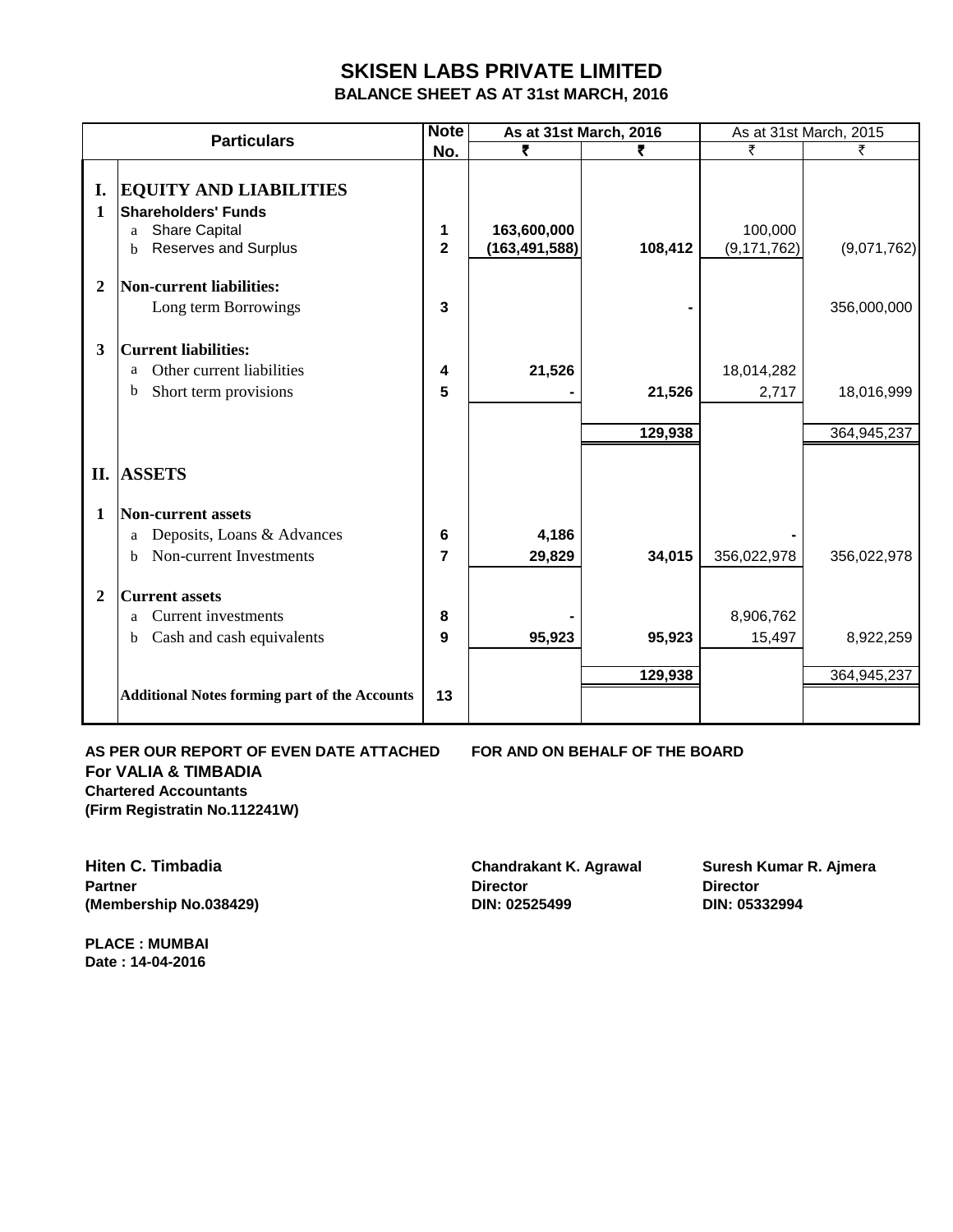# **SKISEN LABS PRIVATE LIMITED STATEMENT OF PROFIT AND LOSS FOR THE YEAR ENDED 31st MARCH, 2016**

|                                                      | <b>Note</b> |                 | Year ended 31st March, 2016 |            | Year ended 31st March, 2015 |
|------------------------------------------------------|-------------|-----------------|-----------------------------|------------|-----------------------------|
|                                                      | No.         |                 |                             |            |                             |
|                                                      |             |                 |                             |            |                             |
| Revenue from Operations                              | 10          | (138, 781, 899) |                             | (7, 497)   |                             |
| Other Income                                         | 11          | 2,563,395       |                             | 8,793      |                             |
| <b>Total Revenue</b>                                 |             |                 | (136, 218, 504)             |            | 1,296                       |
| <b>Expenses</b>                                      |             |                 |                             |            |                             |
| Administrative and other Expenses                    | 12          | 1,792,009       |                             | 78,797     |                             |
| <b>Finance Cost</b>                                  |             | 15,512,499      | 17,304,508                  | 17,986,192 | 18,064,989                  |
| Profit / (Loss) before tax                           |             |                 | (153, 523, 012)             |            | (18,063,693)                |
| Tax expenses:                                        |             |                 |                             |            |                             |
| <b>Current Tax</b>                                   |             |                 | 796,814                     |            | 2,717                       |
| Profit/(Loss) for the period after tax               |             |                 | (154, 319, 826)             |            | (18,066,410)                |
| Earning per shar - Basic & Diluted                   |             |                 | (28.26)                     |            | (1,806.64)                  |
| (Face value of Rs.10/- per share)                    |             |                 |                             |            |                             |
| <b>Additional Notes forming part of the Accounts</b> | 13          |                 |                             |            |                             |

**AS PER OUR REPORT OF EVEN DATE ATTACHED FOR AND ON BEHALF OF THE BOARD For VALIA & TIMBADIA Chartered Accountants (Firm Registratin No.112241W)**

**Partner Director Director (Membership No.038429) DIN: 02525499 DIN: 05332994** 

**PLACE : MUMBAI Date : 14-04-2016**

**Hiten C. Timbadia Chandrakant K. Agrawal Suresh Kumar R. Ajmera**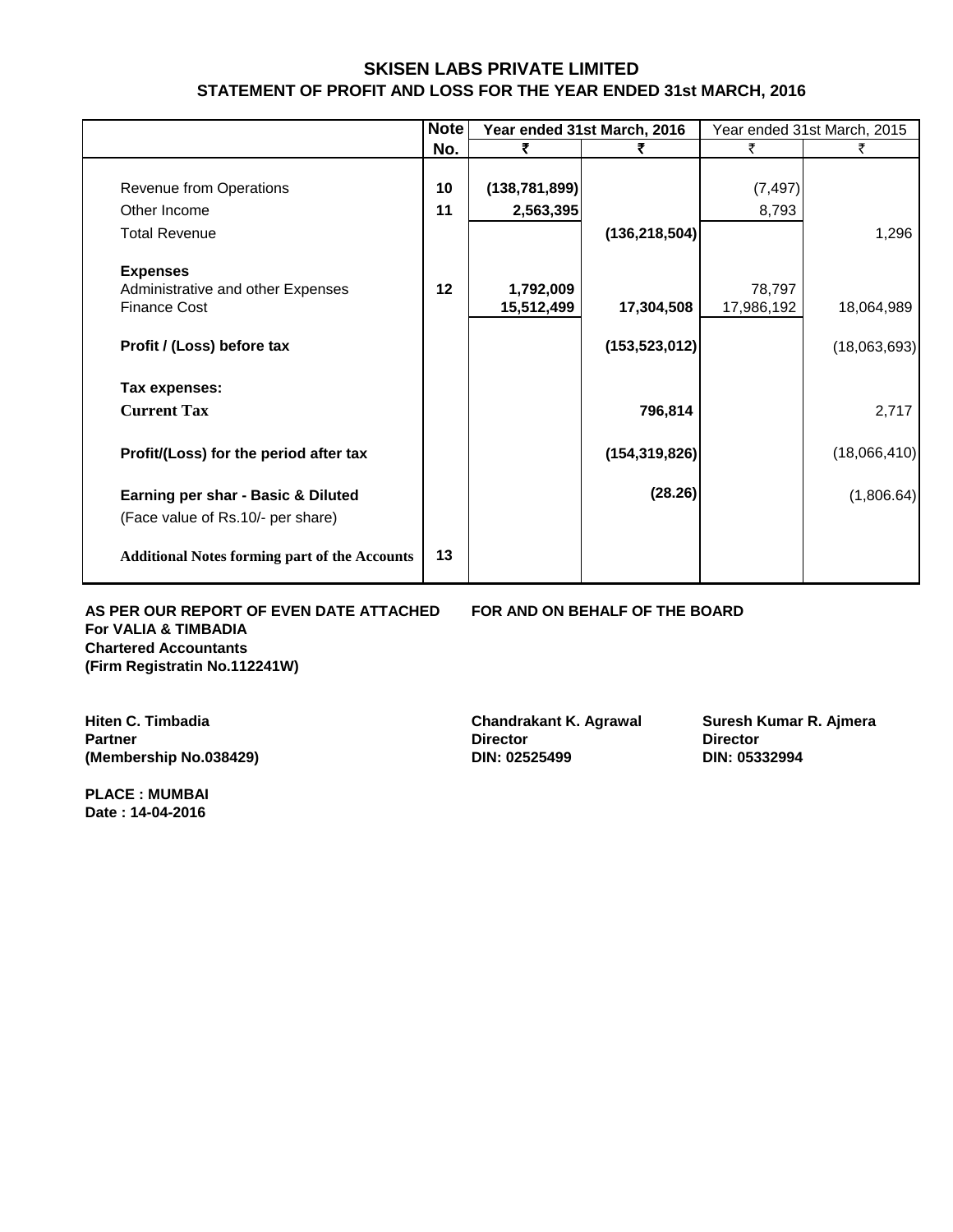#### **SKISEN LABS PRIVATE LIMITED CASH FLOW STATEMENT FOR THE YEAR ENDED 31ST MARCH, 2016**

|                                                                                                                                                                                                                                                                                                          |                                                | <b>FOR THE YEAR</b> |                                | <b>FOR THE YEAR</b> |
|----------------------------------------------------------------------------------------------------------------------------------------------------------------------------------------------------------------------------------------------------------------------------------------------------------|------------------------------------------------|---------------------|--------------------------------|---------------------|
| <b>PARTICULARS</b>                                                                                                                                                                                                                                                                                       |                                                | ENDED 31.03.2016    |                                | ENDED 31.03.2015    |
|                                                                                                                                                                                                                                                                                                          |                                                | Amount in Rs.       | Amount in Rs.                  |                     |
| A) Cash flow From Operating Activities                                                                                                                                                                                                                                                                   |                                                |                     |                                |                     |
| Net Profit Before Tax<br>Adjustments for                                                                                                                                                                                                                                                                 | (153, 523, 012)                                |                     | (18,063,693)                   |                     |
| Share of Loss from LLP<br>Other Income (Interest and investment income)<br>Interest expenses                                                                                                                                                                                                             | 138,781,899<br>(1,953,395)<br>15,512,499       |                     | 7,497<br>(8,793)<br>17,986,192 |                     |
| Operating (Loss) / Profit before Working Capital char<br><b>Changes in working capital</b><br>Adjustments for (increase) / decrease in operating assets:<br>Decrease / (Increase) in Sundry Debtors<br>Decrease / (Increase) in Loans and Advances<br>Decrease / (Increase) in Other Current Assets      | (1, 182, 009)                                  |                     | (78, 797)                      |                     |
| Adjustments for increase / (decrease) in operating liabilities:<br>(Decrease) / Increase - Trade & Other payables                                                                                                                                                                                        | (17, 992, 756)                                 |                     | 17,978,854                     |                     |
| Income Tax paid<br><b>Net Cash Flows from Operating Activities</b>                                                                                                                                                                                                                                       | (803, 717)                                     | (19, 978, 482)      | (1,928)                        | 17,898,129          |
| <b>B) Cash Flow from Investing Activities</b><br>Decrease / (Increase) in Non-Current Investments<br>Decrease / (Increase) in Current Investments<br>Interest and investment income<br>Other Non-Operating Income<br><b>Net Cash Flows from Investing Activities</b>                                     | 217,211,250<br>8,906,762<br>1,953,395          | 228,071,407         | 86,207<br>8,793                | 95,000              |
| C) Cash Flow from Financing Activities<br>Decrease / (Increase) in Loans and Advances<br>Proceeds from issue of Equity Shares<br>Increase / (Decrease) in Long Term Borrowings<br>Increase / (Decrease) in Short Term Borrowings<br>Interest expenses<br><b>Net Cash Flows from Financing Activities</b> | 163,500,000<br>(356,000,000)<br>(15, 512, 499) | (208, 012, 499)     | (17,986,192)                   | (17,986,192)        |
| Net Increase / (Decrease) in Cash & Cash equivalents                                                                                                                                                                                                                                                     |                                                | 80,426              |                                | 6,937               |
| Cash & Cash Equivalents at Beginning of the year                                                                                                                                                                                                                                                         |                                                | 15,497              |                                | 8,560               |
| Cash & Cash Equivalents at the End of the Year                                                                                                                                                                                                                                                           |                                                | 95,923              |                                | 15,497              |

Note : Cash & Cash Equivalents Consist of the cash /cheque in hand & bank balance in current Account.

#### **AS PER OUR REPORT OF EVEN DATE ATTACHED**

**For VALIA & TIMBADIA FOR AND ON BEHALF OF THE BOARD Chartered Accountants (Firm Registratin No.112241W)**

**(Membership No.038429) DIN: 02525499 DIN: 05332994**

**Hiten C. Timbadia Chandrakant K. Agrawal Suresh Kumar R. Ajmera Partner Director Director**

**Place : Mumbai Date : 14-04-2016**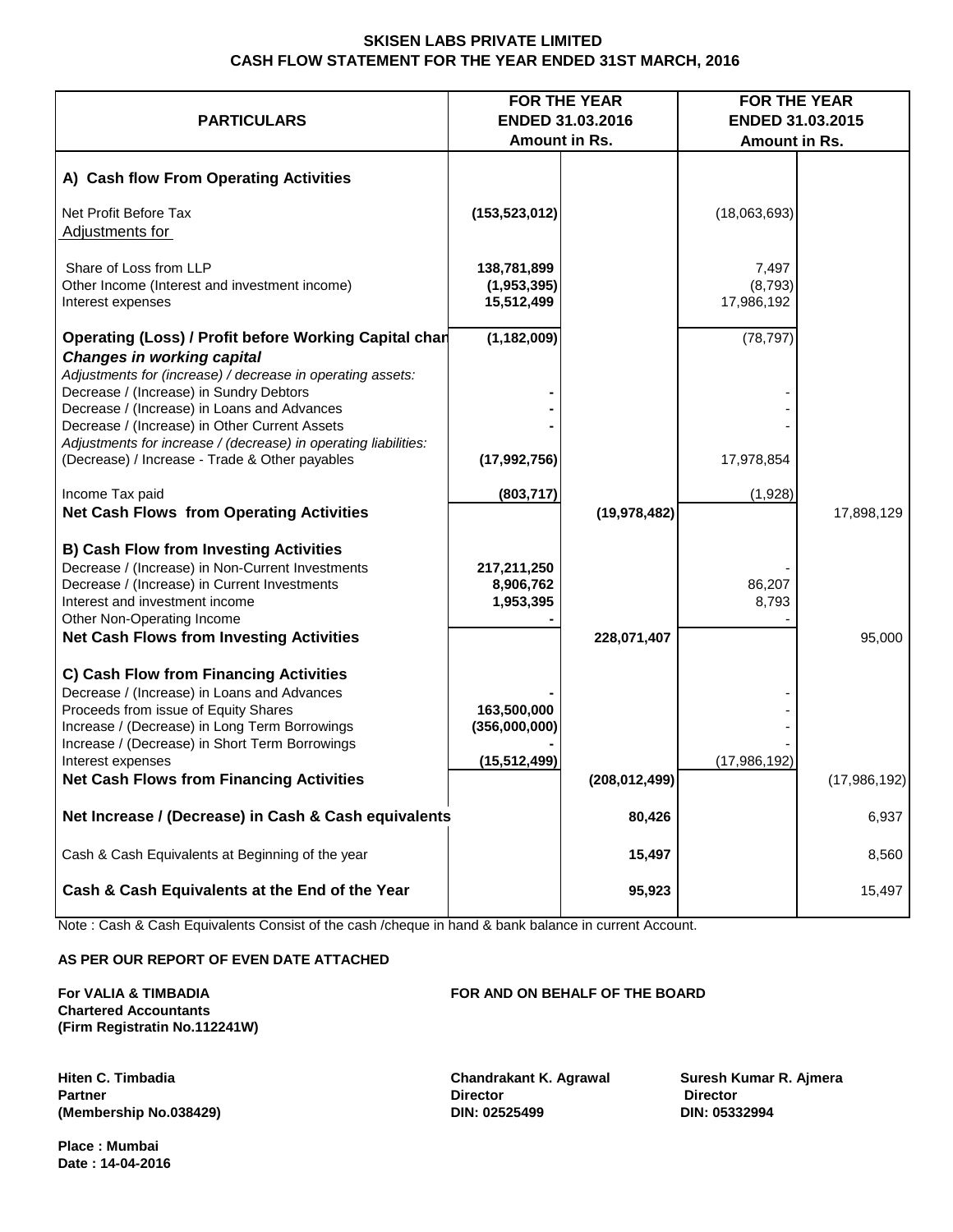#### **SKISEN LABS PRIVATE LIMITED NOTES FORMING PART OF THE FINANICIAL STATEMENT**

| <b>1 SHARE CAPITAL</b>                                                        | As at 31st March, 2016 | As at 31st March, 2015 |
|-------------------------------------------------------------------------------|------------------------|------------------------|
| Authorised:<br>1,70,00,000 (Previous Year 10,000) Equity shares of ₹10/- each | 170,000,000            | 100,000                |
|                                                                               | 170,000,000            | 100,000                |
| Issued, subscribed, calledup & paid-up capital<br><b>Fully Paid up</b>        |                        |                        |
| 1,63,60,000 (Previous Year 10,000) Equity Shares of ₹10 each<br>fully paid up | 163,600,000            | 100,000                |
| <b>TOTAL</b>                                                                  | 163,600,000            | 100,000                |

1.1) Reconciliation of the number of shares and amount outstanding as at 31.03.2015 and as at 31.03.2016

|                             | As at 31st March, 2016 |                 | As at 31st March, 2015 |          |
|-----------------------------|------------------------|-----------------|------------------------|----------|
| <b>Particulars</b>          | Number of              | Value of        | Number of              | Value of |
|                             | <b>Shares</b>          | <b>Shares ₹</b> | Shares                 | Shares ₹ |
| <b>Equity Shares</b>        |                        |                 |                        |          |
| <b>Opening Balance</b>      | 10.000                 | 1.00.000        | 10.000                 | 1,00,000 |
| Add: Issued during the year | 1.63.50.000            | 16,35,00,000    |                        |          |
| <b>Closing Balance</b>      | 1,63,60,000            | 16,36,00,000    | 10.000                 | 1,00,000 |

1.2) Details of the rights, preference and restrictions attached to each class of shares:

The Company has only one class of shares referred to as equity shares having a par value of Rs. 10 per share. Each holder of equity shares is entitled to one vote per share. The dividend , if any, proposed by the Board of Directors is subject to the approval of the shareholders in the ensuing Annual General Meeting. In the event of liquidation of the Company the shareholders of equity shares will be entitled to receive remaining assets of the Company, after distribution of all preferential amounts. The distribution will be in proportion to the number of equity shares held by the shareholders.

1.3) Details of shares held by each shareholder holding more than 5% shares

| <b>Name of Shareholders</b>           | As at 31st March, 2016    | As at 31st March, 2015    |  |
|---------------------------------------|---------------------------|---------------------------|--|
|                                       | % Holding<br>No.of shares | % Holding<br>No.of shares |  |
| M/s.Sun Pharmaceutical Industries Ltd | .00<br>.63.60.000         | 100<br>10000              |  |

| 2 RESERVES & SURPLUS                             | As at 31st March, 2016 (₹) | As at 31st March, 2015 (₹) |
|--------------------------------------------------|----------------------------|----------------------------|
|                                                  |                            |                            |
| Surplus in statement of Profit and Loss          |                            |                            |
| Opening Balance                                  | (9, 171, 762)              | 8,894,648                  |
| Add: Profit / (Loss) for the year                | (154, 319, 826)            | (18,066,410)               |
| Less: Transferred to General reserve             |                            |                            |
|                                                  | (163, 491, 588)            | (9, 171, 762)              |
| <b>3 NON CURRENT LIABILITIES</b>                 |                            |                            |
| Inter Corporate Loan (Rate of interest @ 9% p.a) |                            | 356,000,000                |
|                                                  |                            | 356,000,000                |
| <b>4 OTHER CURRENT LIABILITIES</b>               |                            |                            |
| Expenses payable                                 | 21,526                     | 18,014,282                 |
|                                                  | 21,526                     | 18,014,282                 |
| <b>5 SHORT TERM PROVISIONS</b>                   |                            |                            |
| Provision for Tax                                |                            | 2,717                      |
|                                                  |                            | 2,717                      |
| <b>6 DEPOSITS, LOANS &amp; ADVANCES</b>          |                            |                            |
| Advance income tax & TDS - Net of Provisions     | 4,186                      |                            |
|                                                  | 4,186                      | 2,717                      |
| <b>7 NON CURRENT INVESTMENTS</b>                 |                            |                            |
| Investment in LLP (Refer Note No.12 (B) 5)       |                            |                            |
| Silverstreet Developers LLP<br>- Fixed Capital   | 25,000                     | 25,000                     |
| - Current Account                                | 4,829                      | 355,997,978                |
|                                                  | 29.829                     | 356,022,978                |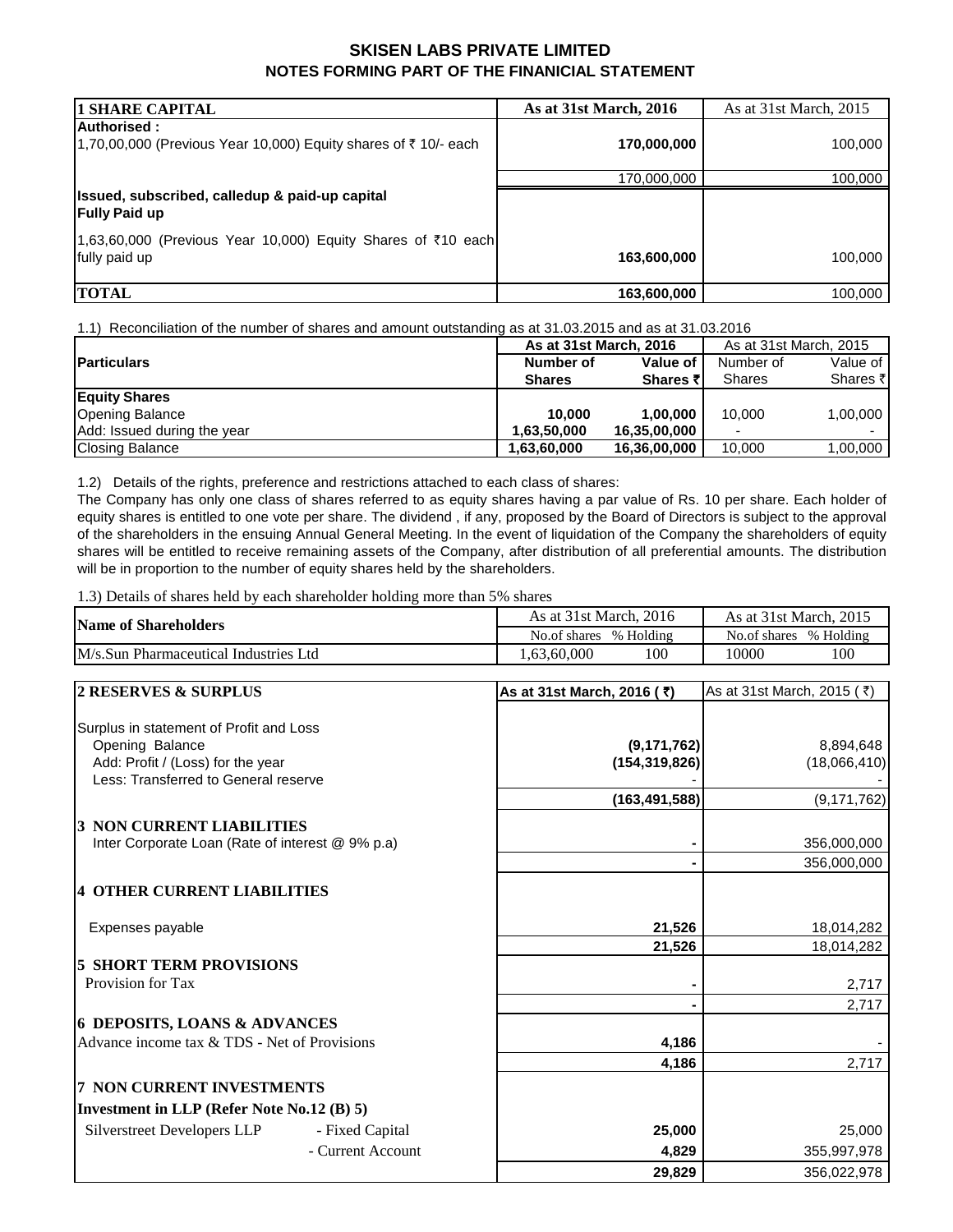## **SKISEN LABS PRIVATE LIMITED NOTES FORMING PART OF THE FINANICIAL STATEMENT**

| 8 CURRENT INVESTMENTS (Unquoted)<br>Nil (Previous Year 5,73,788.212) Units of JP Morgan India -Liquit |                  |                  |
|-------------------------------------------------------------------------------------------------------|------------------|------------------|
| Fund - Growth Plan                                                                                    |                  | 8,906,762        |
|                                                                                                       |                  | 8,906,762        |
| 9 CASH AND CASH EQUIVALENTS                                                                           |                  |                  |
| <b>Balance with banks</b>                                                                             |                  |                  |
| -in current account                                                                                   | 88,603           | 7,622            |
| Cash in hand                                                                                          | 7,320            | 7,875            |
|                                                                                                       | 95,923           | 15,497           |
| <b>10 REVENUE FROM OPERATIONS</b>                                                                     | Year ended       | Year ended       |
|                                                                                                       | 31st March, 2016 | 31st March, 2015 |
| Share of Profit / (Loss) from LLP                                                                     | (138, 781, 899)  | (7, 497)         |
|                                                                                                       |                  |                  |
|                                                                                                       | (138, 781, 899)  | (7, 497)         |
|                                                                                                       |                  |                  |
| <b>11 OTHER INCOME</b>                                                                                |                  |                  |
| <b>Consultancy Fees</b>                                                                               | 610,000          |                  |
| Net gain on sale of Investments:                                                                      |                  |                  |
| <b>Current Investments</b>                                                                            | 1,953,395        | 8,793            |
|                                                                                                       | 2,563,395        | 8,793            |
| <b>12 ADMINISTRATIVE AND OTHER EXPENSES</b>                                                           |                  |                  |
| Auditors' Remuneration - Audit Fees                                                                   | 14,641           | 22,472           |
| - Other Services                                                                                      |                  | 7,865            |
| <b>Filing Fees</b>                                                                                    | 1,743,655        | 3,047            |
| Interest on TDS                                                                                       |                  | 4,200            |
| Profession Tax                                                                                        | 2,500            | 2,500            |
| Miscellaneous Expenses                                                                                |                  | 196              |
| <b>Professional Charges</b>                                                                           | 31,213           | 38,517           |
|                                                                                                       | 1,792,009        | 78,797           |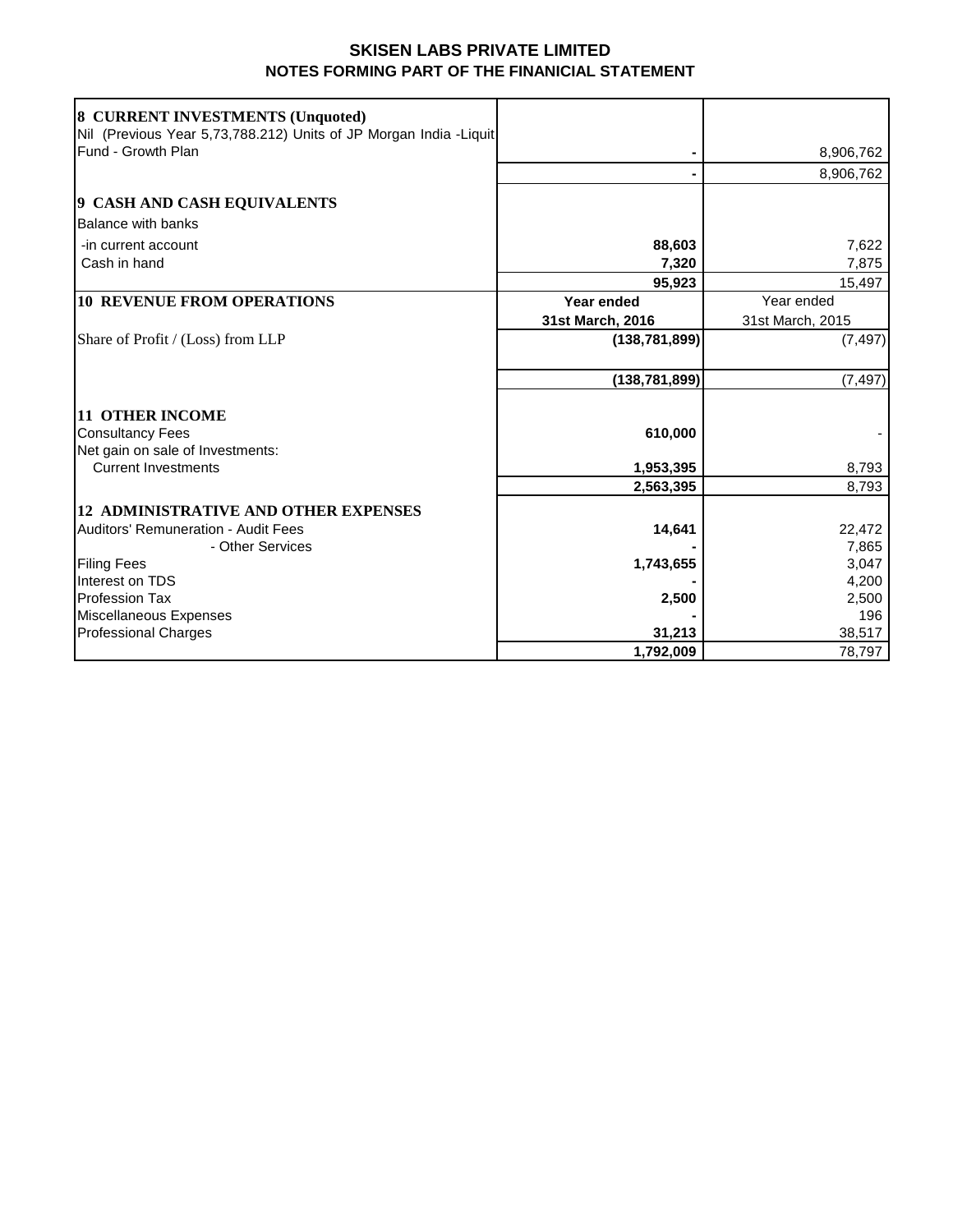#### **SKISEN LABS PRIVATE LIMITED**

#### **13. Additional Notes forming part of the Financial Statement for the Year ended 31st March, 2016**

#### **(A) ACCOUNTING POLICIES :**

- **1.** The financial statements are prepared under historical cost convention and on accrual basis in accordance with the provisions of the Companies Act, 2013, and comply with the Accounting Standards referred to in section 133 of the said act to the extent applicable. All the assets and liabilities have been classified as current or non-current as per the Company's normal operating cycle and other criteria set out in the Schedule III to the Companies Act, 2013 as well as guidance Note issued by The Institute Of Chartered Accountants of India.
- **2. Recognition of Income and Expenditure 3. Investments** All income and expenses are accounted for on accrual basis.

Investments - Unquoted are stated at cost

**4. Profit from Investments** Profit from Investments are calculated on the basis of FIFO method

**5. Segment Reporting**

Company has only one segment

**6.** Accounting policies not specifically mentioned above will be as per generally accepted accounting principles in India

#### **(B) OTHER NOTES :**

| 1. Earning Per Share (EPS) :              | 2015-2016       | 2014-2015    |
|-------------------------------------------|-----------------|--------------|
| Profit attributed to Equity Share holders | (154, 319, 826) | (18,066,410) |
| Weighted Average of No. of Equity Shares  | 5,460,000       | 10.000       |
| Earnings Per Share - Basic & Diluted      | (28.26)         | (1,806.64)   |

**2.** With effect from 30-10-2013, the Company has entered into partnership with M/s.Silverstreet Developers LLP. Balance outstanding in the capital account of the said LLP is as stated below:

|                              | <b>Share of</b> |                      | Partners' Capital (Rs.) |                      |                        |
|------------------------------|-----------------|----------------------|-------------------------|----------------------|------------------------|
| <b>Partners</b>              | Profit/ (Loss)  |                      | As at 31st March, 2016  |                      | As at 31st March, 2015 |
|                              |                 | <b>Fixed Capital</b> | Current A/c             | <b>Fixed Capital</b> | Current A/c            |
| Sun Pharma Laboratories Ltd. | $0.00\%$        |                      |                         | 475,000              | 2,419,736,581          |
| Skisen Labs Pvt. Ltd         | 5.00%           | 25,000               | 4.829                   | 25,000               | 355,997,978            |
| Suraksha Buildwell LLP       | 95.00%          | 475,000              | 91,750                  |                      |                        |
|                              | 100.00%         | 500,000              | 96,579                  | 500,000              | 2,775,734,559          |

- **3.** Company has not claimed any deduction for carried forward loss under Income Tax Act, 1961, hence no provision for deferred Tax Assets is made.
- **4.** As required by AS-18, 'Related parties disclosure' is givenas Annexure 13(B) 4.

#### **5. Share of Loss from Silverstreet Developers LLP**

Silverstreet Developers LLP - (SDL) - a limited liability partnership had invested in the shares of Ranbaxy Laboratories Ltd.(RLL) to the tune of Rs.277,55,61,921. During the Previous Year, RLL and Sun Pharmaceutical Industries Ltd. (SPIL) - the parent of the Company - have merged in terms of the scheme of arrangment approved by the honourable High Court of Gujarat and honourable High Court of Punjab & Haryana. Pursuant to the scheme of arrangement between RLL - Transferor Company - and SPIL - Transferee Company, the equity shares of RLL held by SPIL or its subsidiaries or its LLPs as on the effective date got cancelled (delisted) w.e.f. 6th April 2015. Consequently SDL did not receive any equity shares of SPIL in exchange of shares of erstwhile RLL held by it and hence a loss of Rs.277,55,61,921 in the shares of RLL is accounted in current year in the books of SDL. As the comapny has 5% share in SDL, the proportionate i.e. 5% share of loss on account of the above is recognised in the current year in the books of Company.

**6.** Previous year's figures have been regrouped and/or rearranged, wherever necessary to make them comparable with those of current year.